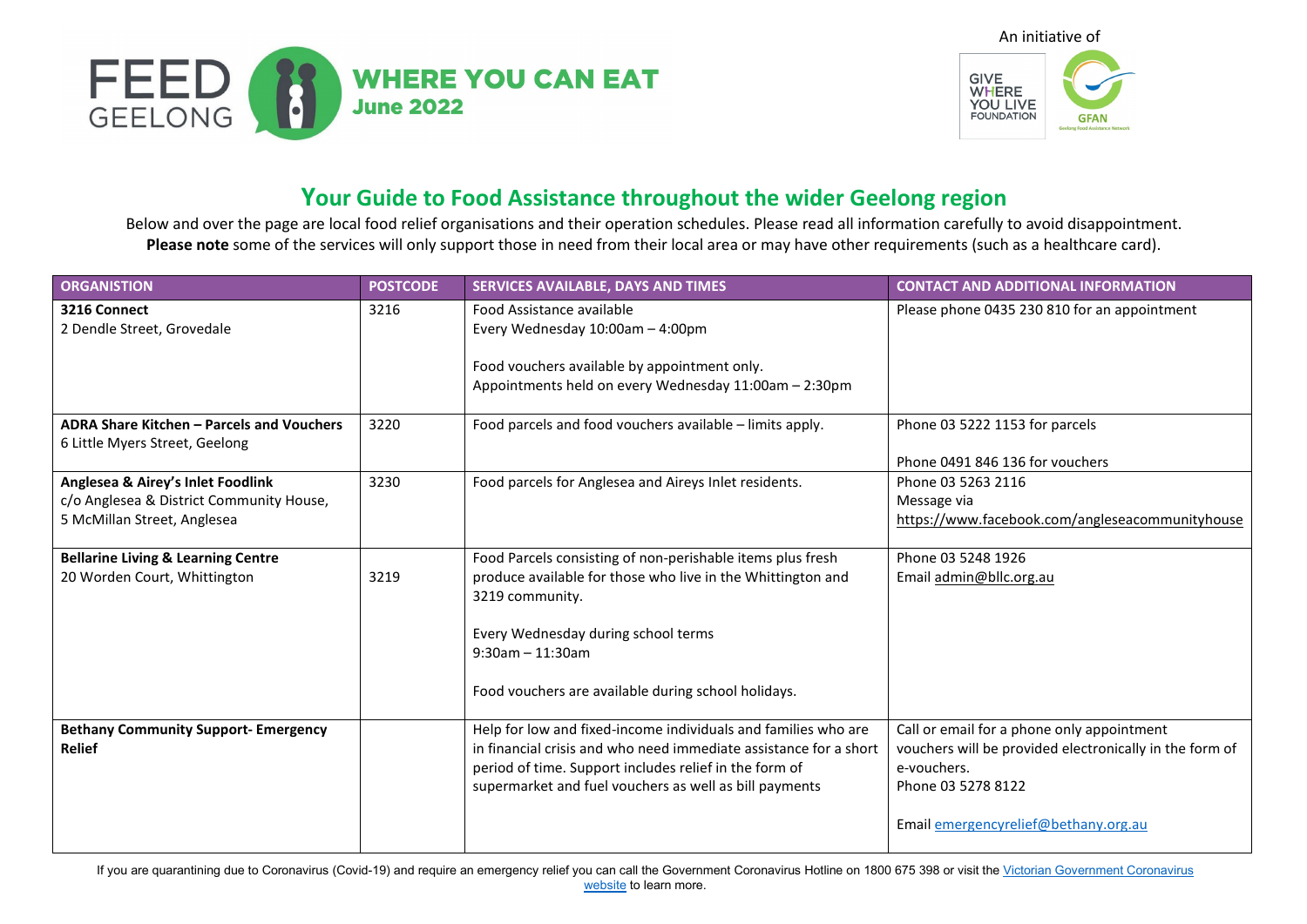



| <b>ORGANISTION</b>                                                                                                       | <b>POSTCODE</b> | SERVICES AVAILABLE, DAYS AND TIMES                                                                                                                                                                                         | <b>CONTACT AND ADDITIONAL INFORMATION</b>                                                                                                                                         |
|--------------------------------------------------------------------------------------------------------------------------|-----------------|----------------------------------------------------------------------------------------------------------------------------------------------------------------------------------------------------------------------------|-----------------------------------------------------------------------------------------------------------------------------------------------------------------------------------|
| <b>CatholicCare Norlane</b>                                                                                              | 3214            | Financial or material aid: including supermarket vouchers and<br>food vouchers that can be used at the Geelong Food Relief<br>Centre and Coles Express fuel vouchers.<br>Every Tuesday 9:30am - 1:30pm                     | Phone (03) 9287 5512                                                                                                                                                              |
| <b>CatholicCare Ryan Place</b><br>7-9 Ryan Place, Geelong                                                                | 3220            | Financial or material aid: including supermarket vouchers and<br>food vouchers that can be used at the Geelong Food Relief<br>Centre and Coles Express fuel vouchers.<br>Every Friday 9:30am - 1:30pm                      | Phone (03) 9287 5512                                                                                                                                                              |
| <b>Christ Church Community Meals</b><br>Christ Church Parish Hall<br>Corner of Moorabool and McKillop Street,<br>Geelong | 3220            | Breakfast everyday 7:30am - 9:00am<br>Dinner every Monday and Wednesday 5:00pm - 6:00pm<br>Food Parcels Monday to Friday 12:00pm - 2:00pm                                                                                  | Food Parcels closed Public Holidays<br>Phone 03 5221 8055                                                                                                                         |
| <b>Colac Neighbourhood House</b>                                                                                         | 3250            | Fill It Up Mate Program<br>One off food relief support for people requiring non-perishable<br>food or toiletries<br>Monday to Thursday<br>$9:00am - 4:00pm$                                                                | Phone 03 5232 5368                                                                                                                                                                |
| <b>Deakin University</b>                                                                                                 | 3217<br>3220    | Emergency food vouchers and general support for ALL Deakin<br>students including those applying for financial assistance<br>Monday to Thursday 8:30am - 7:00pm<br>Friday $8:30$ am $-6:00$ pm<br>Saturday 10:00am - 2:00pm | Phone Student Central Geelong<br>03 5227 2333<br>Email enquire@deakin.edu.au OR<br>Submit a request for assistance<br>https://www.deakin.edu.au/students/help/student-<br>central |
| <b>Drysdale Family Support</b><br>276 Jetty Road, Curlewis                                                               | 3222            | Food Pantry available to Bellarine Residents only. (Clients must<br>live in Leopold east to the end of the Peninsula, down to<br>Barwon Heads and east to Queenscliff to be eligible.)                                     | Phone 03 5253 2099<br>Mobile 0492 875 069<br>Arranged appointments for current clients to pick up<br>food.<br>In person or phone interviews for new clients.                      |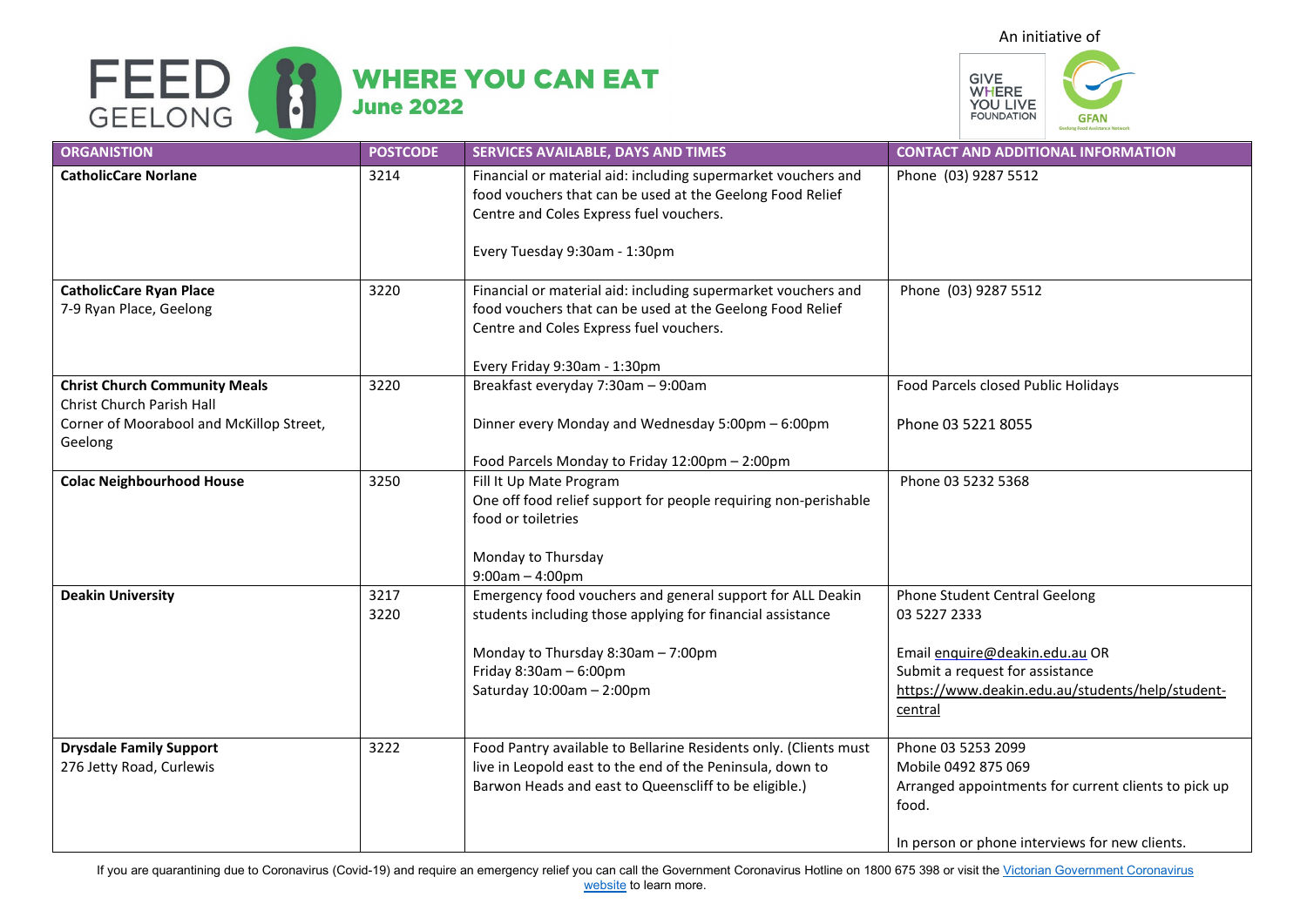

## **WHERE YOU CAN EAT June 2022**



| <b>ORGANISTION</b>                                                                                                            | <b>POSTCODE</b> | SERVICES AVAILABLE, DAYS AND TIMES                                                                                                                                                                 | <b>CONTACT AND ADDITIONAL INFORMATION</b>                                                                                                       |
|-------------------------------------------------------------------------------------------------------------------------------|-----------------|----------------------------------------------------------------------------------------------------------------------------------------------------------------------------------------------------|-------------------------------------------------------------------------------------------------------------------------------------------------|
| <b>Empower Food Relief Centre</b><br>16/147 Marshalltown Road, Grovedale                                                      | 3216            | Open food pantry with items including staple non-perishables,<br>fruit and vegetables and toiletries.                                                                                              | Food Pantry can be accessed from the back of the<br>building. Look for signage or people to direct you                                          |
|                                                                                                                               |                 | Every Sunday 9:00am - 11:00am                                                                                                                                                                      |                                                                                                                                                 |
| Food Assist 3223<br>St. Andrew's Uniting Church Hall,<br>111 Newcombe Street<br>(near corner of Fisher Street), Portarlington | 3223            | Supporting community members living in the 3223 postcode<br>who receive Centrelink payments<br>Food pantry of non-perishables, bread, fruit and veg.<br>Every Wednesday 1:30pm - 3:00pm            | Phone 0493 398 160                                                                                                                              |
| <b>FeedMe Bellarine</b>                                                                                                       | 3226            | Cafe and market                                                                                                                                                                                    | Open Tuesday to Saturday                                                                                                                        |
| 24 Sinclair Street, Ocean Grove                                                                                               |                 | Food Relief: available daily.                                                                                                                                                                      | 10:00am to 4:00pm throughout the year                                                                                                           |
|                                                                                                                               |                 |                                                                                                                                                                                                    | Please contact:<br>0422 798 791<br>Phone<br>feedmebellarine@gmail.com<br>Email<br>Facebook Leave message with details Online form click<br>here |
| <b>FeedMe Surfcoast</b>                                                                                                       | 3228            | Food Relief: available daily.                                                                                                                                                                      | Phone 0422 441 205                                                                                                                              |
|                                                                                                                               |                 |                                                                                                                                                                                                    | Email feedmesurfcoast@gmail.com                                                                                                                 |
|                                                                                                                               |                 |                                                                                                                                                                                                    | Message on facebook with details via the Online Form                                                                                            |
| <b>Geelong Food Relief Centre</b><br>37 - 41 Morgan Street, North Geelong                                                     | 3215            | The Geelong Food Relief Centre (North Geelong) offers referred<br>clients the ability to select from a full range of nutritious<br>products at their discretion in a dignified and compassionate   | Please make contact via Facebook Messenger if you<br>require assistance.                                                                        |
|                                                                                                                               |                 | environment creating the full supermarket experience.                                                                                                                                              | Phone 03 5278 6588<br>Email admin@geelongfoodrelief.org                                                                                         |
|                                                                                                                               |                 | Monday to Friday 10:00am - 3:00pm                                                                                                                                                                  | Website www.geelongfoodrelief.org                                                                                                               |
| <b>Geelong Food Relief Centre</b><br>1 Little Smythe Street, Geelong                                                          | 3220            | The Geelong Food Relief Centre (CBD) offers referred clients the<br>ability to select from a full range of nutritious products at their<br>discretion in a dignified and compassionate environment | Please make contact via Facebook Messenger if you<br>require assistance.                                                                        |
|                                                                                                                               |                 | creating the full supermarket experience.                                                                                                                                                          | Phone 0429 891 465                                                                                                                              |
|                                                                                                                               |                 |                                                                                                                                                                                                    | Email admin@geelongfoodrelief.org                                                                                                               |
|                                                                                                                               |                 | Monday to Friday 10:00am - 3:00pm                                                                                                                                                                  | Website www.geelongfoodrelief.org                                                                                                               |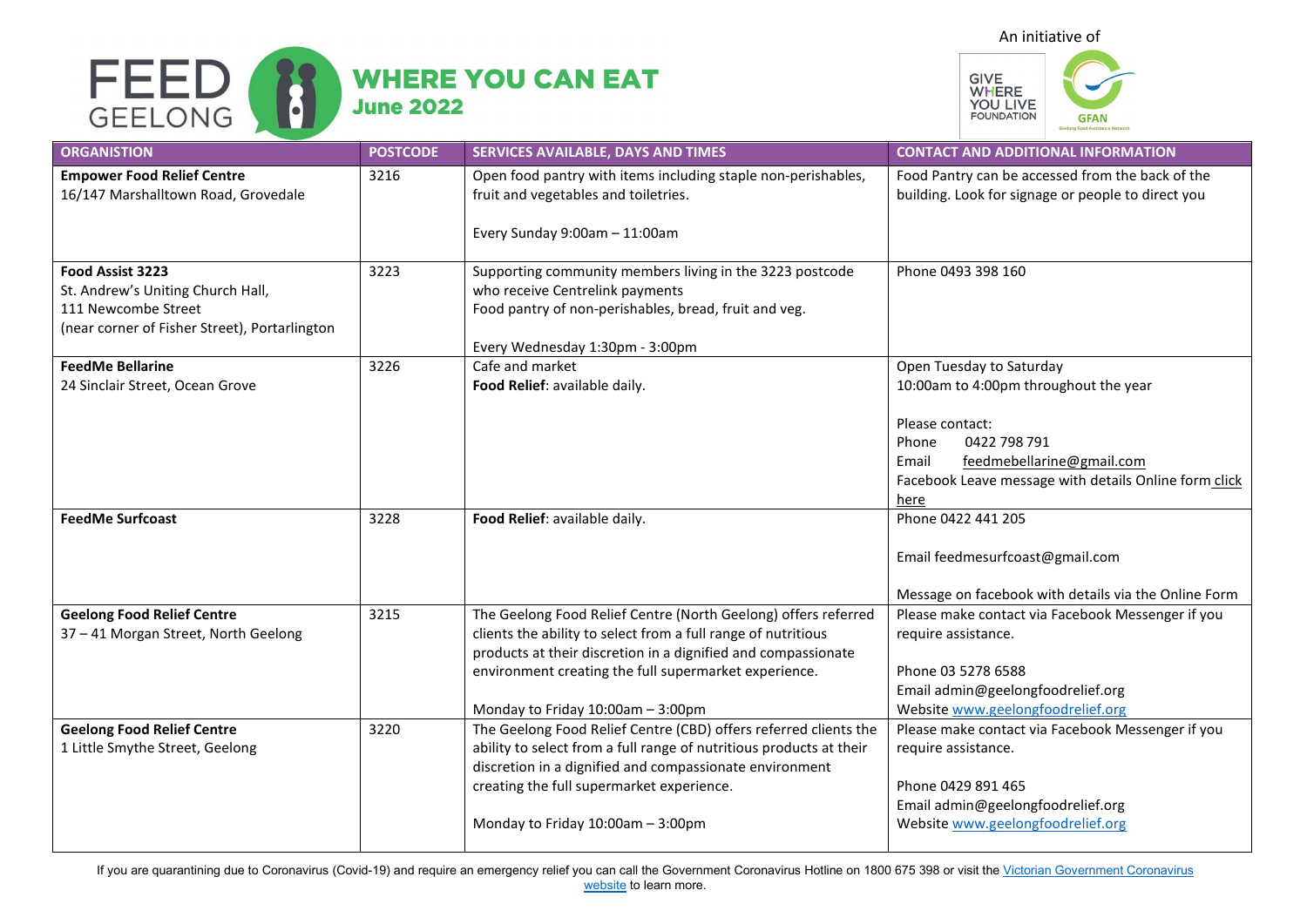



| <b>ORGANISTION</b>                                                                                                             | <b>POSTCODE</b> | SERVICES AVAILABLE, DAYS AND TIMES                                                                                                                                                                                    | <b>CONTACT AND ADDITIONAL INFORMATION</b>                                                                                                                                    |
|--------------------------------------------------------------------------------------------------------------------------------|-----------------|-----------------------------------------------------------------------------------------------------------------------------------------------------------------------------------------------------------------------|------------------------------------------------------------------------------------------------------------------------------------------------------------------------------|
| <b>Lara Food Relief</b><br>Holy Trinity Hall,<br>Corner Flinders Avenue and Curletts Road,<br>Lara                             | 3212            | Provides food parcels and other support to individuals and<br>families.<br>Every Monday 10:00am - 1:00pm<br>Closed public holidays                                                                                    | Phone 03 5282 6487                                                                                                                                                           |
| <b>Lazarus Community Centre</b><br>202 Myers Street, Geelong                                                                   | 3220            | Providing lunch from 12:00pm midday every day, and access to<br>laundry and shower facilities plus clothing from the wardrobe<br>room.<br>Monday to Friday<br>9:00am - 4:00pm<br>Saturday and Sunday 10:00am - 2:00pm | For emergency assistance please phone 0419 741 935                                                                                                                           |
| <b>Loaves &amp; Fishes Food Pantry</b><br>Ocean Grove Uniting Church<br>Corner Eggleston Street and The Parade,<br>Ocean Grove | 3226            | Food pantry for Pension and or Health Care card holders from<br>the local area<br>Every Friday 6:00pm - 6:45pm                                                                                                        |                                                                                                                                                                              |
| <b>Manifold Heights Baptist Church</b><br>163-171 Shannon Avenue (corner Volum<br>Street), Manifold Heights                    | 3215            | Providing food parcels, bread, fruit and Vegetables every second<br>Wednesday morning.                                                                                                                                |                                                                                                                                                                              |
| <b>Norlane Community Initiatives</b><br>4-8 Spruhan Avenue, Norlane                                                            | 3214            | Neighbourhood Dinner:<br>Every Monday night from 5pm<br>Peoples Pantry: Food Pantry for members. \$15 fee and<br>volunteering duties required for 6-month membership.<br>Members must be 3214 residents.              | For further information on the Café, Dinner and Pantry<br>please contact 0421 391 388<br>Meals are also available for delivery. Please click here<br>for further information |
| Norlane Community Initiatives - The Aviary<br>Café<br>45-49 Robin Avenue, Norlane                                              | 3214            | Aviary Café:<br>Affordable meal options. Come and enjoy a delicious coffee,<br>freshly made sandwiches, wraps and more.<br>9:00am - 2:00pm Monday to Friday                                                           | For further information on the Café, Dinner and Pantry<br>please contact 0421 391 388<br>Meals are also available for delivery. Please click here<br>for further information |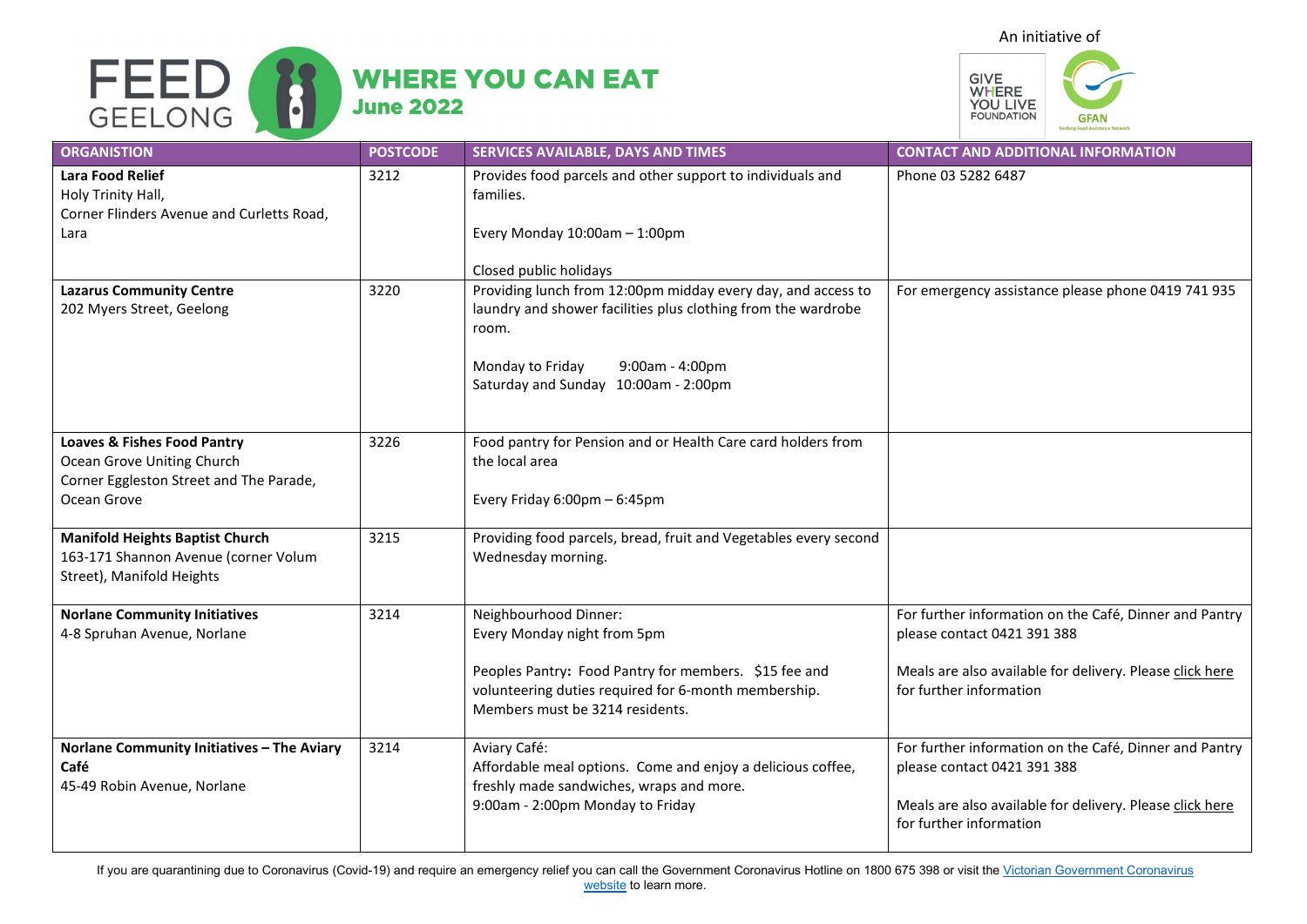An initiative of





| <b>ORGANISTION</b>                                                                                                   | <b>POSTCODE</b> | SERVICES AVAILABLE, DAYS AND TIMES                                                                                                                                                                                                                                                                                                                         | <b>CONTACT AND ADDITIONAL INFORMATION</b>                                                                                                                               |
|----------------------------------------------------------------------------------------------------------------------|-----------------|------------------------------------------------------------------------------------------------------------------------------------------------------------------------------------------------------------------------------------------------------------------------------------------------------------------------------------------------------------|-------------------------------------------------------------------------------------------------------------------------------------------------------------------------|
| <b>OneCare Geelong</b><br>61 Candover Street, Geelong West                                                           | 3218            | <b>Community Meal</b><br>Every Thursday 10am - 12pm noon<br>Dietary options such as vegan and dairy-free options are<br>included in the menu<br><b>Community Foodbank</b><br>Every Tuesday 10am - 12pm noon<br>Fresh produce, pantry items, fresh meals and frozen meals<br>available on this day                                                          | Phone 03 5229 2133                                                                                                                                                      |
| <b>Punjab Khalsa Association Geelong</b><br>Geelong West Townhall, Geelong West Khalsa<br><b>Association Geelong</b> | 3218            | Thursdays and Sundays<br>Food Relief Geelong - Free Food For Everyone.                                                                                                                                                                                                                                                                                     | Phone Sunny 0406 513 546                                                                                                                                                |
| <b>Salvation Army - Doorways Community</b><br><b>Support Services</b><br>28 Bellarine Street, Geelong                | 3220            | Support with food vouchers (for use at Geelong Food Relief<br>Centre) and other material including financial support.<br>Fresh fruit and vegetables available.<br>Monday to Friday<br>9:00am - 3:30pm                                                                                                                                                      | Call to book an appointment Phone 03 5223 9200                                                                                                                          |
| <b>Salvation Army Northside Community Centre</b><br>92-96 Cox Road, Corio                                            | 3214            | Centre hours<br>Monday to Friday<br>$9:00am - 3:00pm$<br><b>Nutritional Food Market</b><br>Wed and Friday 1:30pm - 2:30pm<br>Includes milk, eggs, fruit and vegetables, meat, yoghurt and<br>bread. Cost for the market is \$2.00<br>For those in financial crisis, we are able to help with an<br>overnight parcel (frozen meal and breakfast pack only). | Reception hours<br>$9:00$ am $-12:00$ pm and<br>$1:00 \text{pm} - 3:00 \text{pm}$<br>Phone 03 5275 7771<br>Tickets can be purchased 10:00am - 12:00pm<br>or from 1:00pm |
| <b>Spare Meals Geelong</b>                                                                                           |                 | Private home collection of frozen meals and pantry items                                                                                                                                                                                                                                                                                                   | Please make contact via Facebook - Spare Meals<br>Geelong   Facebook                                                                                                    |
| <b>St. Andrew's Fair Share</b><br>104-108 Bacchus Marsh Road Corio                                                   | 3214            | Food assistance to community members from the 3214 and<br>3215 postcodes.<br>Open Tuesday - Friday<br>$10:00am - 3:00pm$                                                                                                                                                                                                                                   | For further information click here                                                                                                                                      |